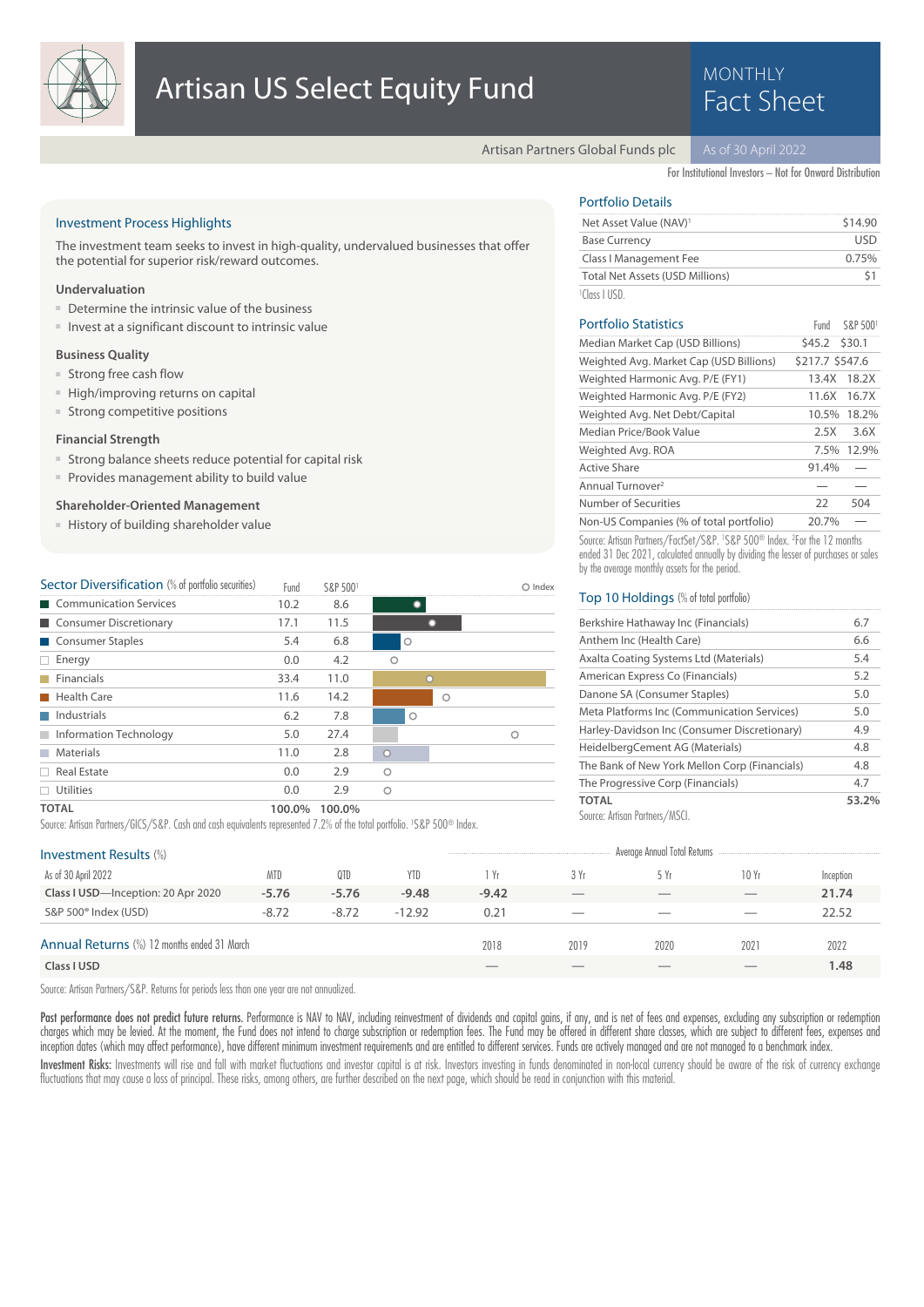# Artisan US Select Equity Fund

# Identifiers

| Class/Currency ISIN |              | <b>SEDOL</b> | Minimum Investment |
|---------------------|--------------|--------------|--------------------|
| Class I USD         | IE00BKVL2V67 | BKVL2V6      | \$500,000          |

# Team Leadership (Pictured left to right)



| Portfolio Managers                           | Years of Investment Experience |
|----------------------------------------------|--------------------------------|
| Daniel J. O'Keefe (Lead)   Managing Director |                                |
| Michael J. McKinnon, CFA   Managing Director |                                |

Current and future portfolio holdings are subject to risk. A non-diversified portfolio may invest a larger portion of assets in securities of a smaller number of issuers and performance of a single issuer may affect overall portfolio performance greater than in a diversified portfolio. Securities of small- and medium-sized companies tend to have a shorter history of operations, be more volatile and less liquid and may have underperformed securities of large companies during some periods. Value or growth securities may underperform other asset types during a given period. Investments will rise and fall with market fluctuations and investor capital is at risk. The costs associated with this fund will impact your return over time. These risks, among others, are further described in the Fund Documents.

This is a marketing communication. Further fund details, including risks, fees and expenses, and other information, such as ESG practices, are set out in the current Prospectus, Supplements, Key Investor Information Documents (KIIDs) and other documentation (collectively, the Fund Documents), which can be obtained by calling +44 (0) 207 766 7130 or visiting www.apgfunds-docs.com. Please refer to the Fund Documents and consider all of a fund's characteristics before making any final investment decisions.

Portfolio holdings are displayed in the context of marketing the fund shares and not the marketing of underlying portfolio securities. Securities referenced may not be representative of all portfolio holdings. Securities of the same issuer are aggregated to determine a holding's portfolio weight. Portfolio statistics calculations exclude outlier data and certain securities which lack applicable attributes, such as private securities. Artisan Partners may substitute information from a related security if unavailable for a particular security. This material is as of the date indicated and is subject to change without notice. Totals may not sum due to rounding.

Country exposure percentages reflect country designations as classified by MSCI as of the date shown. Securities not classified by MSCI reflect country designations as of the date the report was generated. Sector exposure percentages reflect sector designations as currently classified by GICS.

MSCI makes no express or implied warranties or representations and shall have no liability whatsoever with respect to any MSCI data contained herein. The MSCI data may not be further redistributed or used to create indices or financial products. This report is not approved or produced by MSCI.

The Global Industry Classification Standard (GICS®) is the exclusive intellectual property of MSCI Inc. (MSCI) and Standard & Poor's Financial Services, LLC (S&P). Neither MSCI, S&P, their affiliates, nor any of their third party providers ("GICS Parties") makes any representations or warranties, express or implied, with respect to GICS or the results to be obtained by the use thereof, and expressly disclaim all warranties, including warranties of accuracy, completeness, merchantability and fitness for a particular purpose. The GICS Parties shall not have any liability for any direct, indirect, special, punitive, consequential or any other damages (including lost profits) even if notified of such damages.

The S&P 500® ("Index") is a product of S&P Dow Jones Indices LLC ("S&P DJI") and/or its affiliates and has been licensed for use. Copyright © 2022 S&P Dow Jones Indices LLC, a division of S&P Global, Inc. All rights reserved. Redistribution or reproduction in whole or in part are prohibited without written permission of S&P Dow Jones Indices LLC. S&P® is a registered trademark of S&P Global and Dow Jones® is a registered trademark of Dow Jones Trademark Holdings LLC ("Dow Jones"). None of S&P DJI, Dow Jones, their affiliates or third party licensors makes any representation or warranty, express or implied, as to the ability of any index to accurately represent the asset class or market sector that it purports to represent and none shall have any liability for any errors, omissions, or interruptions of any index or the data included therein.

This material is provided for informational purposes without regard to your particular investment needs and shall not be construed as investment or tax advice on which you may rely for your investment decisions. Investors should consult their financial and tax adviser before making investments in order to determine the appropriateness of any investment product discussed herein. In no event shall Artisan Partners have any liability for direct, indirect, special, incidental, punitive, consequential (including, without limitation, lost profits) losses or any other damages resulting from the use of this material.

Artisan Partners Limited Partnership (APLP) is an investment adviser registered with the U.S. Securities and Exchange Commission (SEC). Artisan Partners UK LLP (APUK) is authorized and regulated by the Financial Conduct Authority and is a registered investment adviser with the SEC. APEL Financial Distribution Services Limited (AP Europe) is authorized and regulated by the Central Bank of Ireland. APLP, APUK and AP Europe are collectively, with their parent company and affiliates, referred to as Artisan Partners herein. Artisan Partners is not registered, authorised or eligible for an exemption from registration in all jurisdictions. Therefore, services described herein may not be available in certain jurisdictions. This material does not constitute an offer or solicitation where such actions are not authorised or lawful, and in some cases may only be provided at the initiative of the prospect. Further limitations on the availability of products or services described herein may be imposed.

APLP is the investment manager of Artisan Partners Global Funds Plc (APGF), an umbrella type open-ended investment company with variable capital having segregated liability between its sub-funds, incorporated with limited liability and authorized in Ireland by the Central Bank of Ireland as an Undertaking for Collective Investments in Transferable Securities (UCITS) under registration number 485593. APUK and AP Europe are the distributors for APGF. This material is not intended for use within the US or with any US persons. The Fund shares described herein are not and will not be, registered under the US Securities Act of 1933 and may not be sold to or for the benefit of any US person.

This material is only intended for investors which meet qualifications as institutional investors as defined in the applicable jurisdiction where this material is received, which includes only Professional Clients or Eligible Counterparties as defined by the Markets in Financial Instruments Directive (MiFID) where this material is issued by APUK or AP Europe. This material is not for use by retail investors and may not be reproduced or distributed without Artisan Partners' permission.

In the United Kingdom, issued by APUK, 25 St. James's St., Floor 3, London SW1A 1HA, registered in England and Wales (LLP No. OC351201). Registered office: Reading Bridge House, Floor 4, George St., Reading, Berkshire RG1 8LS. In Ireland, issued by AP Europe, Fitzwilliam Hall, Fitzwilliam Pl, Ste. 202, Dublin 2, D02 T292. Registered office: 70 Sir John Rogerson's Quay, Dublin 2, D02 R296 (Company No. 637966).



For more information visit www.artisanpartners.com  $\bigcirc$  2022 Artisan Partners. All rights reserved.